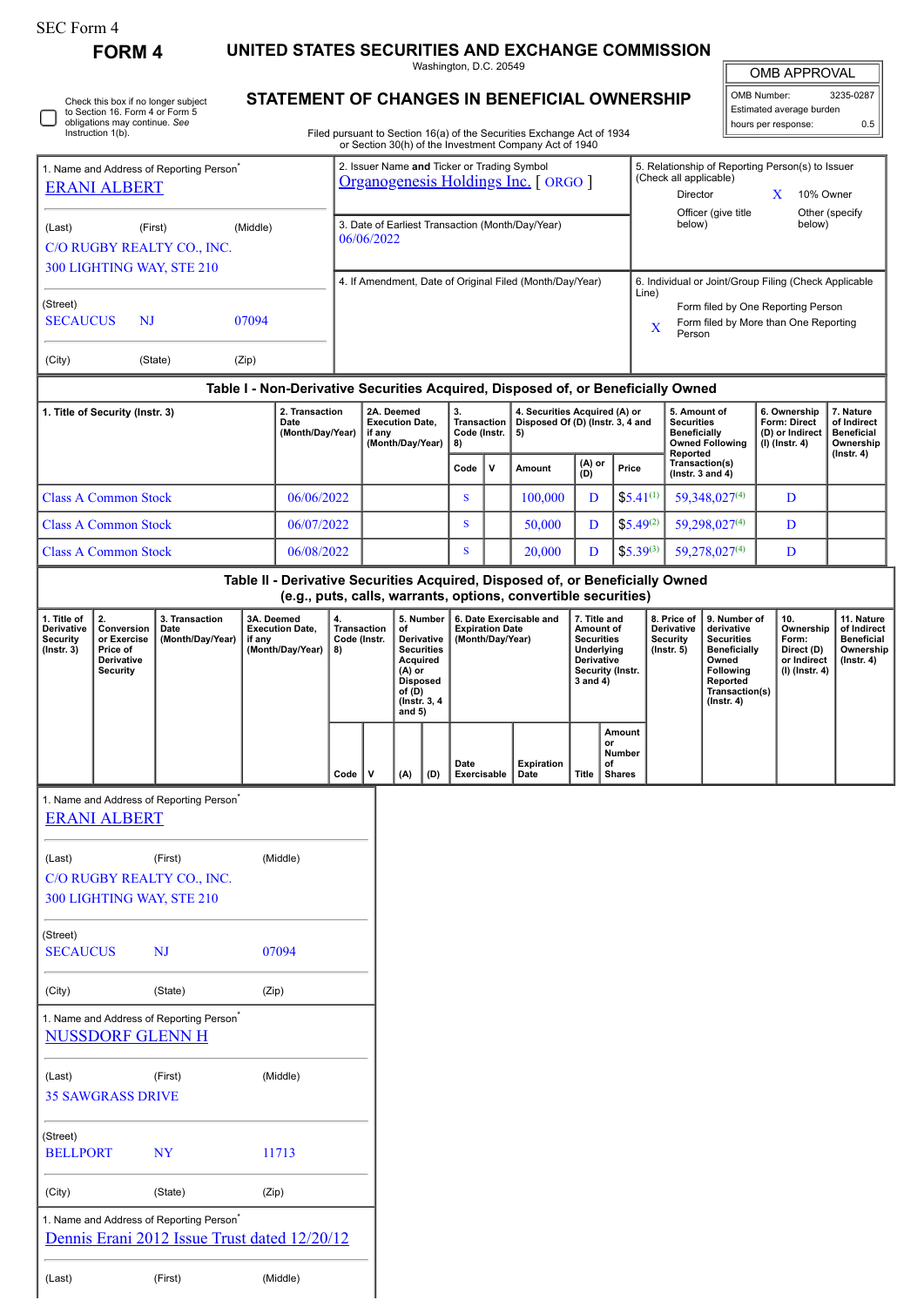| <b>6000 ISLAND BOULEVARD</b><br>APT. 2502 |                                                                                                    |          |
|-------------------------------------------|----------------------------------------------------------------------------------------------------|----------|
| (Street)                                  |                                                                                                    |          |
| <b>AVENTURA</b>                           | FL                                                                                                 | 33160    |
| (City)                                    | (State)                                                                                            | (Zip)    |
| <u>Ades Alan A.</u>                       | 1. Name and Address of Reporting Person <sup>*</sup>                                               |          |
| (Last)<br><b>300 LIGHTING WAY</b>         | (First)<br>C/O RUGBY REALTY CO., INC.                                                              | (Middle) |
| (Street)<br><b>SECAUCUS</b>               | NJ                                                                                                 | 07094    |
| (City)                                    | (State)                                                                                            | (Zip)    |
| <u>Organo PFG LLC</u>                     | 1. Name and Address of Reporting Person <sup>®</sup>                                               |          |
| (Last)<br><b>300 LIGHTING WAY</b>         | (First)<br>C/O RUGBY REALTY CO., INC.                                                              | (Middle) |
| (Street)<br><b>SECAUCUS</b>               | NJ                                                                                                 | 07094    |
| (City)                                    | (State)                                                                                            | (Zip)    |
| <b>Organo Investors LLC</b>               | 1. Name and Address of Reporting Person <sup>®</sup>                                               |          |
| (Last)<br><b>300 LIGHTING WAY</b>         | (First)<br>C/O RUGBY REALTY CO., INC.                                                              | (Middle) |
| (Street)<br><b>SECAUCUS</b>               | NJ                                                                                                 | 07094    |
| (City)                                    | (State)                                                                                            | (Zip)    |
| Alan Ades 2014 GRAT                       | 1. Name and Address of Reporting Person <sup>*</sup>                                               |          |
| (Last)<br><b>300 LIGHTING WAY</b>         | (First)<br>C/O RUGBY REALTY CO., INC.                                                              | (Middle) |
| (Street)<br><b>SECAUCUS</b>               | NJ                                                                                                 | 07094    |
| (City)                                    | (State)                                                                                            | (Zip)    |
|                                           | 1. Name and Address of Reporting Person <sup>*</sup><br>GN 2016 Family Trust u/a/d August 12, 2016 |          |
| (Last)<br><b>35 SAWGRASS DRIVE</b>        | (First)                                                                                            | (Middle) |
| (Street)<br><b>BELLPORT</b>               | NY                                                                                                 | 11713    |
| (City)                                    | (State)                                                                                            | (Zip)    |
|                                           | 1. Name and Address of Reporting Person <sup>®</sup><br>Albert Erani Family Trust dated 12/29/2012 |          |
| (Last)                                    | (First)                                                                                            | (Middle) |